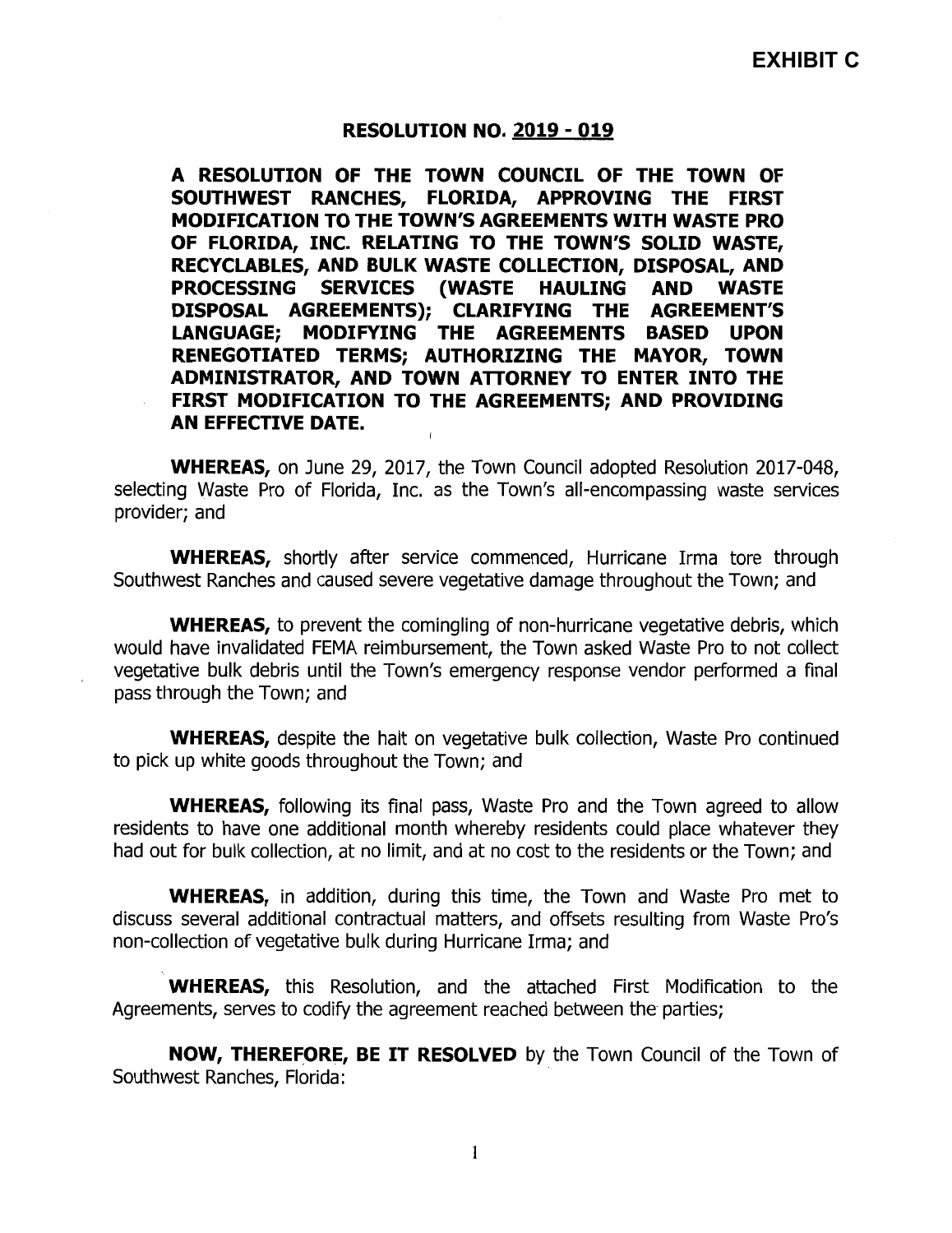**Section 1.** The above-referenced recitals are true and correct and are incorporated herein by reference.

**Section 2.** The Town Council hereby approves the First Modification to the Town's Agreements with Waste Pro of Florida, Inc., relating to the Town's solid waste, recyclables, and bulk waste collection, disposal, and processing services ( Waste Hauling and Waste Disposal Agreements).

**Section 3:** The Town Council hereby authorizes the Mayor, and Town Attorney to enter into the First Modification to the Agreements, in substantially the same form as that attached hereto as Exhibit "A", and to make such modifications, additions and/or deletions which they deem necessary and proper to effectuate the intent of this Resolution.

**Section 4.** That this Resolution shall become effective immediately upon its adoption.

**PASSED AND ADOPTED** by the Town Council of the Town of Southwest

Ranches, Florida, this  $13<sup>th</sup>$  day of December, 2018 on a motion by

In Schoele, and seconded by C/m Hartmann

McKay *Mex* Ayes<br>Jablonski **Alex** Navs Jablonski  $\overline{C}$  Nays  $\overline{O}$ <br>Fisikelli  $\overline{C}$  Absent  $\overline{O}$ Fisikelli (Alex Absent Hartmann  $P_{\text{K}}$  Abstaining 0 Schroeder



il p Doug McKay, Ma

**Attes** 

Russell Muniz, Town Clerk

Approved as to Form and Correctness:

Keith M. Poliakoff, J.D. Jown Attorney

115192510. <sup>1</sup>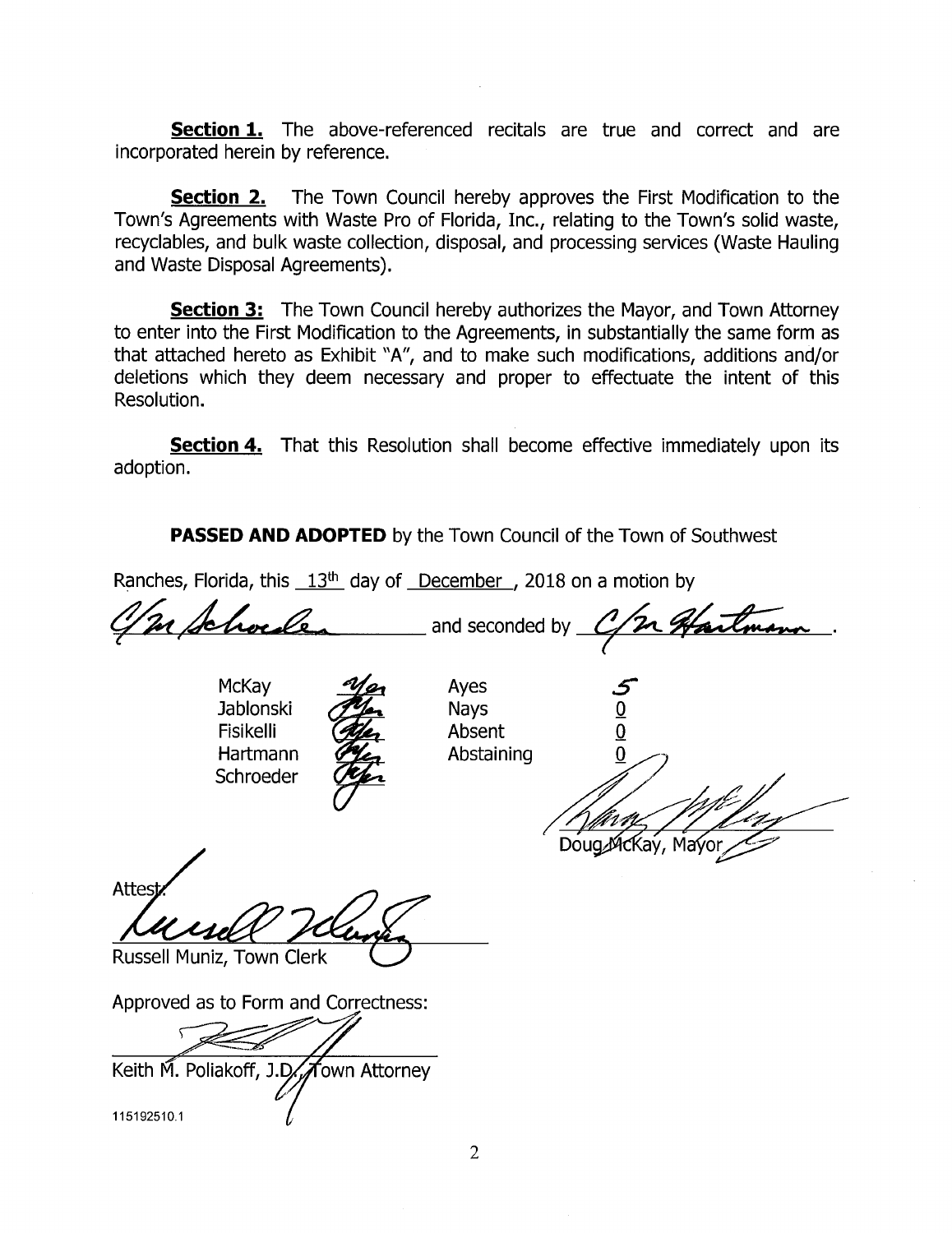## EXHIBIT "A"

### FIRST MODIFICATION TO THE AGREEMENTS

THIS FIRST MODIFICATION TO THE AGREEMENTS entered into as of the  $13<sup>th</sup>$  day of December, 2018 between the Town of Southwest Ranches, a municipal corporation of the State of Florida ( the "Town") and Waste Pro of Florida, Inc., a corporation of the State of Florida (" Contractor'), for the purpose of amending the Agreements between the Town and Consultant dated June 29, 2017 (the "Original Agreements').

#### WITNESSETH:

WHEREAS, on June 29, 2017, the Town Council adopted Resolution 2017-048, selecting Waste Pro of Florida, Inc. as the Town's all-encompassing waste services provider; and

WHEREAS, shortly after service commenced, Hurricane Irma tore through Southwest Ranches and caused severe vegetative damage throughout the Town; and

WHEREAS, to prevent the comingling of non-hurricane vegetative debris, which would have invalidated FEMA reimbursement, the Town asked Waste Pro to not collect vegetative bulk debris until the Town's emergency response vendor performed a final pass through the Town; and

WHEREAS, despite the halt on vegetative bulk collection, Waste Pro continued to pick up white goods throughout the Town; and

WHEREAS, following its final pass, Waste Pro and the Town agreed to allow residents to have one additional month whereby residents could place whatever they had out for bulk collection, at no limit, and at no cost to the residents or the Town; and

WHEREAS, in addition, during this time, the Town and Waste Pro met to discuss several additional contractual matters, and offsets resulting from Waste Pro's non -collection of vegetative bulk during Hurricane Irma; and

WHEREAS, this Resolution, and the attached First Modification to the Agreements, serves to codify the agreement reached between the parties;

NOW, THEREFORE, for and in consideration of the premises and for Ten Dollars (\$10.00) and for other good and valuable consideration the receipt and sufficiency whereof is hereby acknowledged, the parties hereto agree that the Original Agreement shall be amended as follows: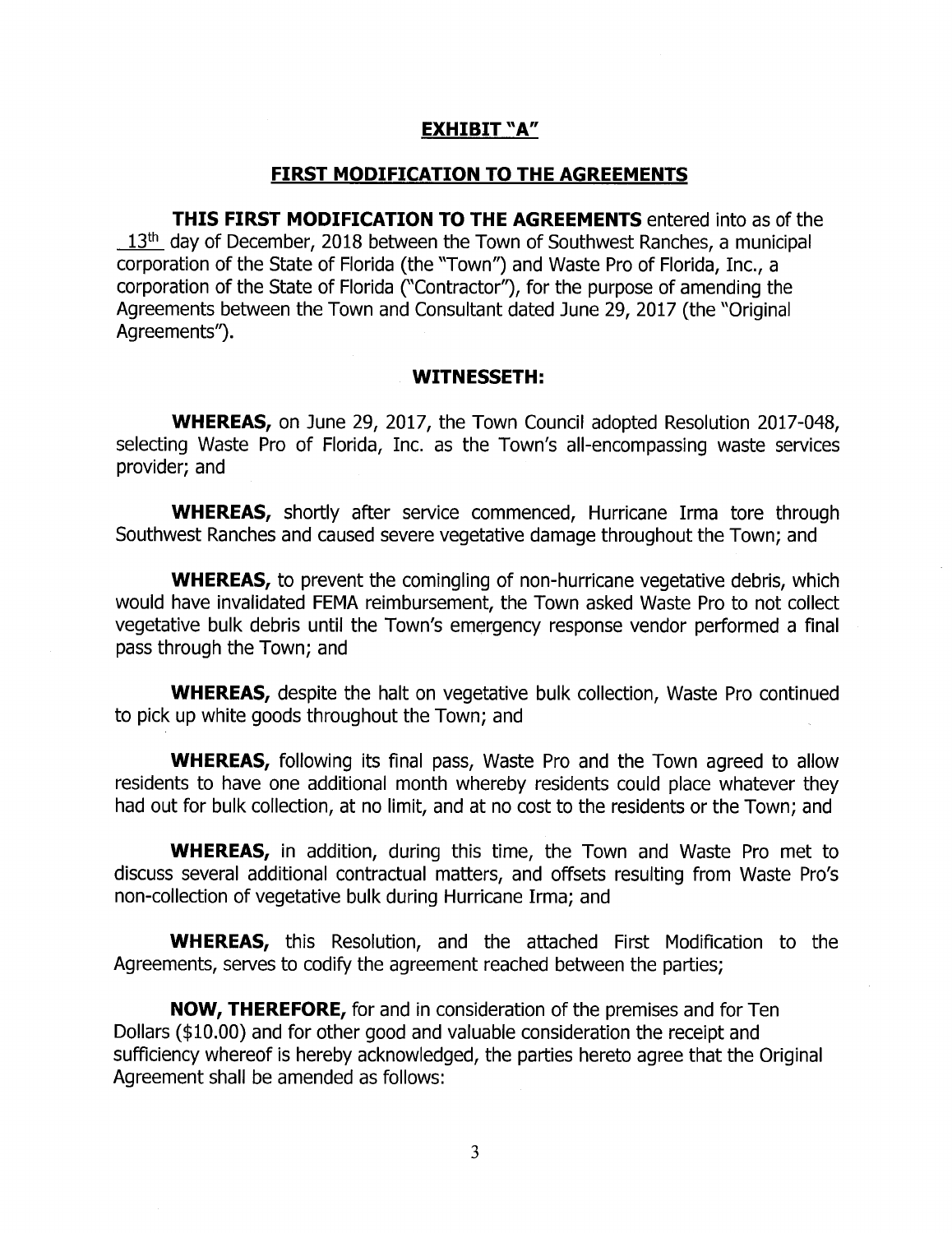- 1. The foregoing recitals are true and correct and are incorporated herein by reference.
- 2. The Agreement relating to Solid Waste, Recyclables, and Bulk Waste Collection and Disposal Franchise Agreement shall be known as the "'Waste Hauling Agreement", and the Agreement for Solid Waste Disposal and Recyclables Processing Services shall be known as the " Waste Disposal Agreement".
- 3. Section 12 " Residential Rates and Billing" Subsection J " Generation Factor Adjustments" of the Waste Hauling Agreement shall be amended as follows:
	- 3. Generation Factor Adjustments. The generation factors specified in Exhibit 1 that are used to calculate the rates for Solid Waste disposal and Bulk Waste disposal shall be set by July 15, 2018, and shall be adjusted October 1, 2018, and shall then remain constant for the remainder of the Contract term. The generation-factors will be adjusted based on the average quantities of Residential Solid Waste and Residential Bulk Waste (not including Bulk Waste that exceeded the 12 cubic yard limit per pickup) collected per Residential Service Unit during the first Contract Year. Regardless of final determination of the average quantities of Residential Solid Waste and Residential Bulk Waste collected per Residential Service Unit during the first Contract Year, the adjusted generation factor for Residential Bulk Waste shall not exceed the FY 2016 level of 4.67 tons per Residential Service Unit per year and the generation factor for Residential Solid Waste shall not exceed the generation factor provided in Exhibit 1 of 1.28 tons per Residential Service Unit per year. The Contractor shall provide monthly documentation demonstrating the accuracy of the tonnage of Residential Solid Waste and Bulk Waste collected in the Town during the first Contract Year. The Solid Waste disposal element and Bulk Waste disposal element shall be calculated based on these adjusted generation factors, as well as the adjustments specified in Sections 12.H and 12.I above. Notwithstanding the CONTRACTOR provided monthly reporting, the TOWN may elect to conduct its own waste management study. The generation factors determined by that study will be the factors used in the CONTRACT-
- 4. Exhibit 2 "Commercial Collection and Disposal Service Rates", page 1 of the Waste Hauling Agreement, shall be modified as follows:

Commercial Disposal Service Rates shall be a direct pass through to the commercial customer. Such rate shall be set on or before August <sup>1</sup> of the calendar year, and shall be implemented from October <sup>1</sup> through September 30 of the proceeding calendar year. Contractor shall advise the Town in writing, and shall provide proof of its negotiated disposal rate, which shall be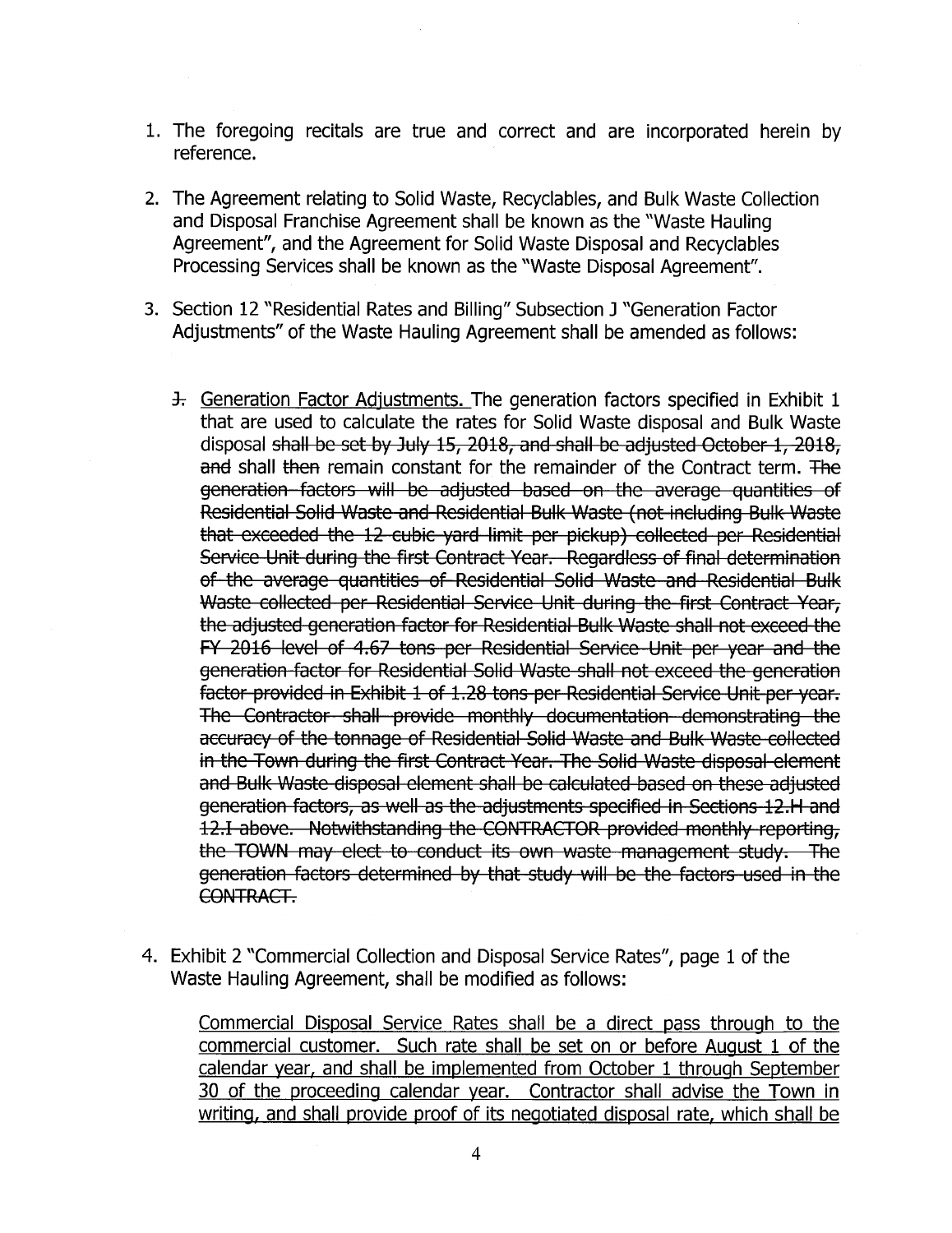in line with industry standards, by August <sup>1</sup> of each calendar year. Contractor shall provide the Town with monthly copies of all commercial customer bills reflecting the negotiated disposal rate. Although the Agreement contains various fees for commercial disposal services, if the Agreement is lacking such fee, such fee shall be at a rate negotiated directly between Contractor and the commercial client, which shall be in accordance with accepted industry standards.

5. Exhibit 2 "Commercial Collection and Disposal Service Rates", page 2 of the Waste Hauling Agreement, shall be modified as follows:

Disposal fees for Roll -Off Container and Compactor service will be charged based on actual weight and the Town's Solid Waste disposal fee of Solid Waste Bulk Waste disposal fee in effect at that time.

6. Section 1 " Effective Date, Commencement Date, and Term", Subsection B " Initial Term" of the Waste Disposal Agreement shall be modified as follows:

Initial Term The term of this Contract shall be for  $a$  five  $(5)$  year an initial period coinciding with the Haulina Aareement and terminatina on September 30, 2022. period beginning on the Commencement Date, and terminating five (on September 30, 2022.

7. Section 3 "Contractor's Disposal Responsibilities", Subsection 5 of the Waste Disposal Agreement shall be modified as follows:

5) The CONTRACTOR is responsible to confirm ensure that that the Designated Receiving Facility and the Designated Disposal Facility are properly licensed, permitted, and are operated at all times in full compliance with all applicable local, State and Federal laws, regulations, permits and similar requirements.

8. Section 4 "Contractor's Recyclables Processing Responsibilities", Subsection 4 of the Waste Disposal Agreement shall be modified as follows:

(4) The CONTRACTOR shall be fully responsible for all aspects of the management, operations, and maintenance of the Designated Recycling **Facility and Designated Processing Facility.**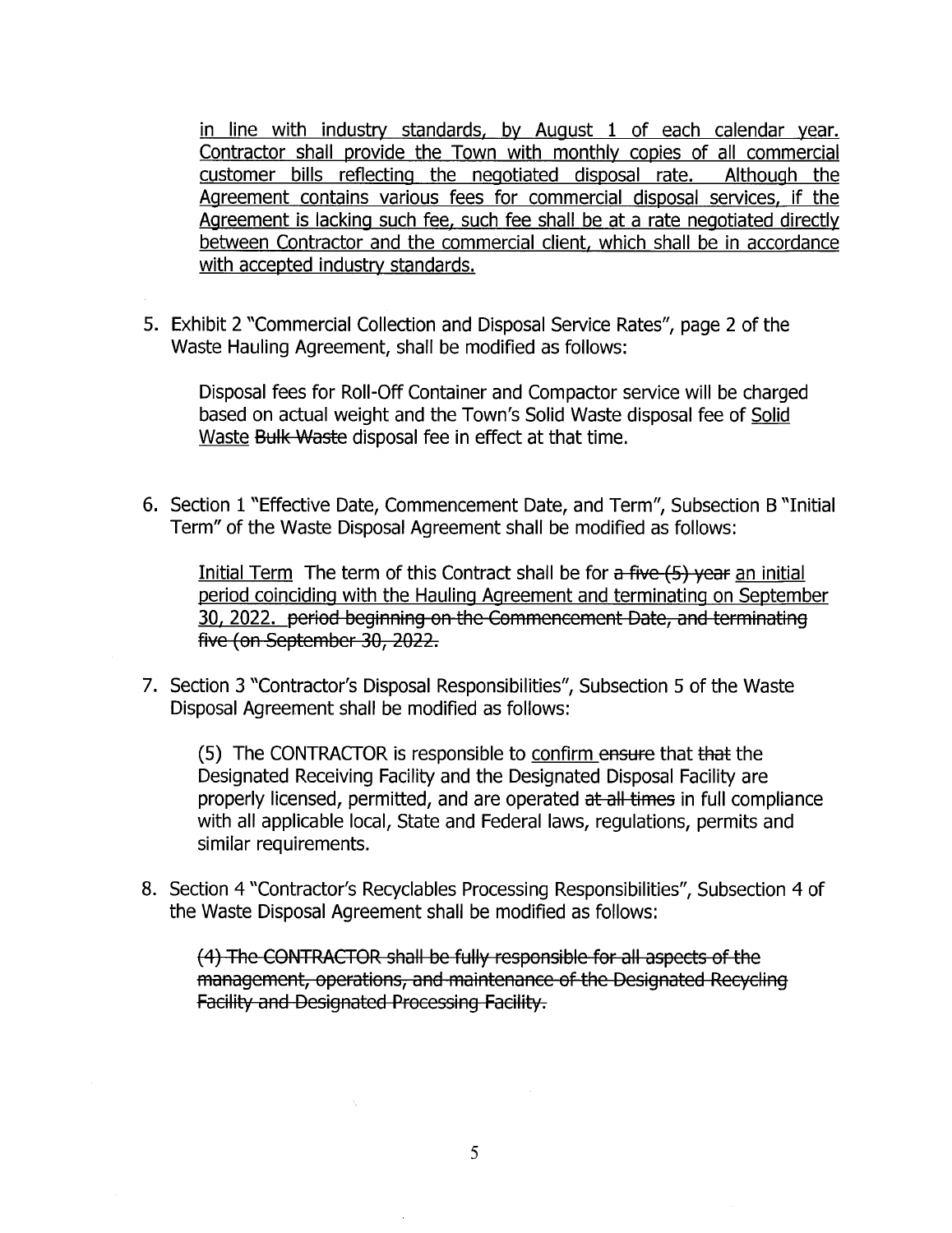9. Section 4 "Contractor's Recyclables Processing Responsibilities", Subsection 5 of the Waste Disposal Agreement shall be modified as follows:

5) The CONTRACTOR shall ensure confirm that the Designated Recycling Facility and Designated Processing Facility are operated at all times in full compliance with all applicable local, State, and Federal laws, regulations, permits, and similar requirements.

10. Section 29 " Assignment and Subletting" of the Waste Disposal Agreement shall be modified as follows:

# SECTION 29. ASSIGNMENT AND SUBLETTING SUBCONTRACTING

No assignment or subcontracting of this Contract or any right occurring under this Contract shall be made in whole or in part by the CONTRACTOR without the express written consent of the Town Council. The TOWN shall have full discretion to approve or deny, with or without cause, any proposed or actual assignment or subcontract by the CONTRACTOR. Any assignment or subcontract of this Contract made by the CONTRACTOR without the express written consent of the Town Council shall be null and void and shall be grounds for the TOWN to declare a default of this Contract and immediately terminate this Contract by giving written notice to the CONTRACTOR, and upon the date of such notice this Contract shall be deemed immediately terminated, and upon such termination all liability of the TOWN under this Contract to the CONTRACTOR shall cease, and the TOWN shall have the right to call the performance bond and shall be free to negotiate with other contractors, the CONTRACTOR, or any other person or company for the service which is the subject of this Contract. In the event of any assignment or subcontract, the assignee or subcontractee shall fully assume all the liabilities of the CONTRACTOR.

11. Section 41. "State of Emergency" shall be added to the Waste Disposal Agreement as follows:

## Section 41. State of Emergency

In the event of a declared State of Emergency, CONTRACTOR shall halt collection operations and shall await written confirmation from the Town as how to proceed. The TOWN shall not be charged for any period of time in which collection has been halted, and shall only be invoiced when collection resumes. If the TOWN elects to have the CONTRACTOR continue service, CONTRACTOR shall assist the TOWN in seeking eligible FEMA reimbursements, and shall provide the TOWN with the required documentation, including, but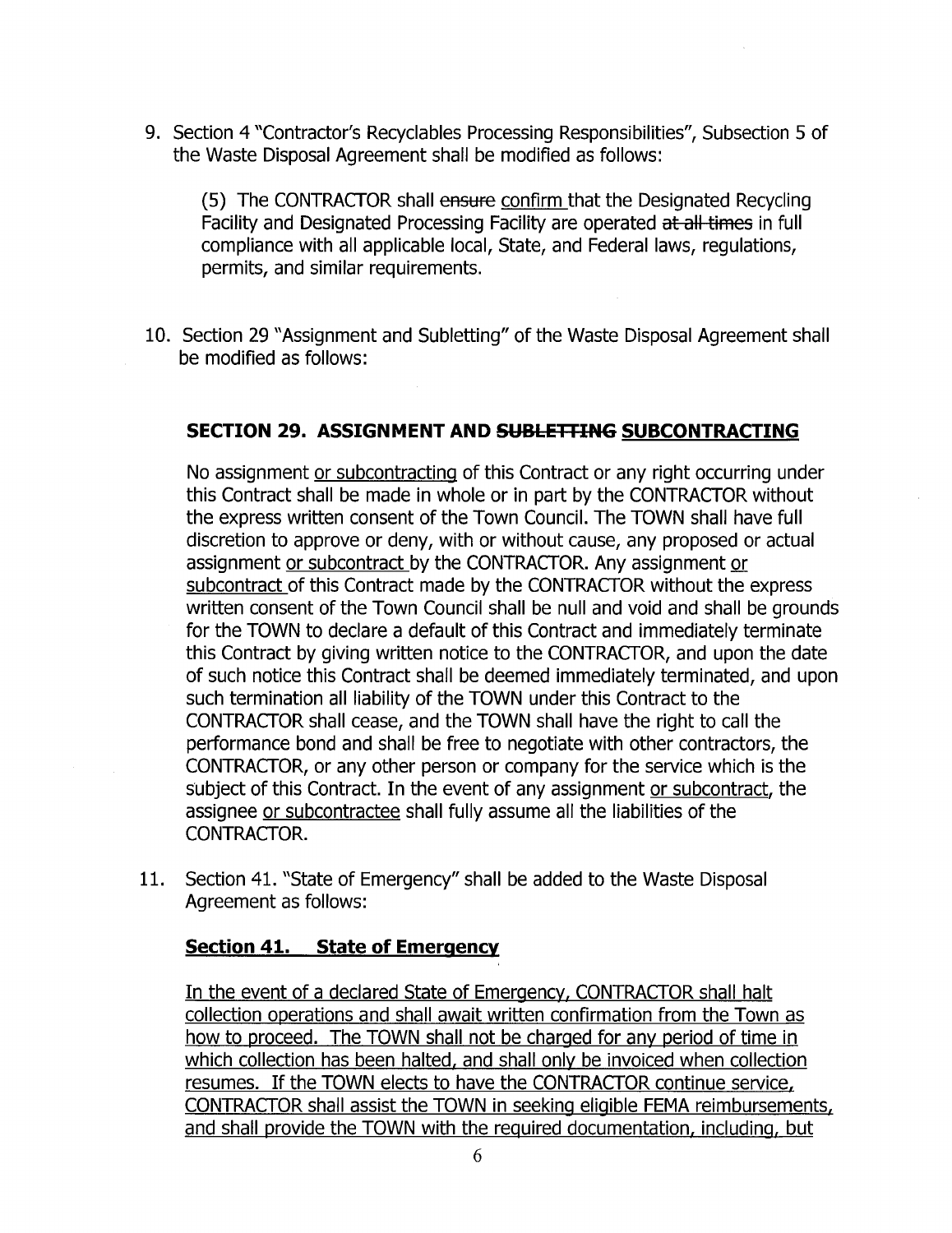not limited to, disposal tickets and payment for same. In no event shall the total monthly disposal costs exceed the then agreed upon costs for disposal.

 $\mathcal{A}^{\mathcal{A}}$ 

12. The subsection directly under the Commercial Disposal Rate graphic on page 52, Exhibit 4 "Sample Calculation of Annual Rate Adjustments" of the Waste Disposal Agreement shall be modified as follows:

**Bulk-Solid Waste Disposal** 

 $\sim \kappa_{\rm{eff}}$ 

13. All other terms and conditions not modified herein shall remain of full force and effect and binding upon the parties.